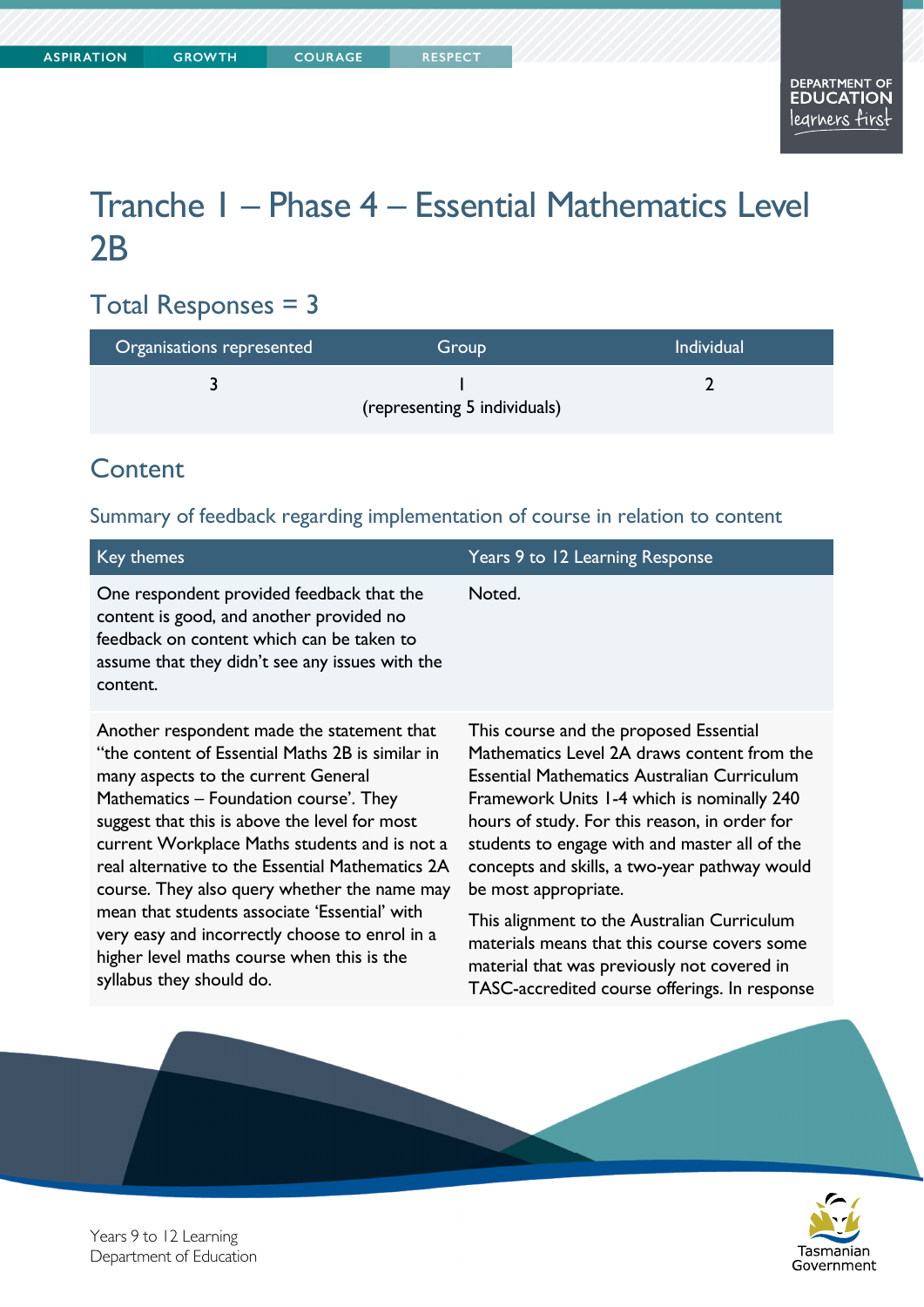#### Key themes Years 9 to 12 Learning Response

to feedback that this course is above the level of the current Workplace Maths course, we would agree. Studying Essential Mathematics Level 2A and Level 2B enables learners to cover a greater breadth of concepts over a two-year pathway, or if their skills are already equivalent to that of studying Workplace Maths, they could engage in this course in Year 11. This alignment was a recommendation of the ACER review into Tasmania's Education in years 9 to 12. Additionally, the review found that Tasmania's Level 2 courses were lower in difficulty than equivalent courses in other Australian jurisdictions and the recommendation was made to increase the rigour of these courses.

The content in this course will be of benefit for learners who have attained a 'C" rating, or at absolute worst a 'D' rating with evidence of sufficient basic number skills and operations in Year 10 of the Australian Curriculum, or alternatively learners who have successfully completed the proposed Essential Mathematics Level 2A or if appropriate the proposed Essential Mathematics Level 1.

The Course Guide will provide a description about each course, its intended cohort, pathway information and course details. Additionally, providers would be encouraged to offer students counselling in their subject choices.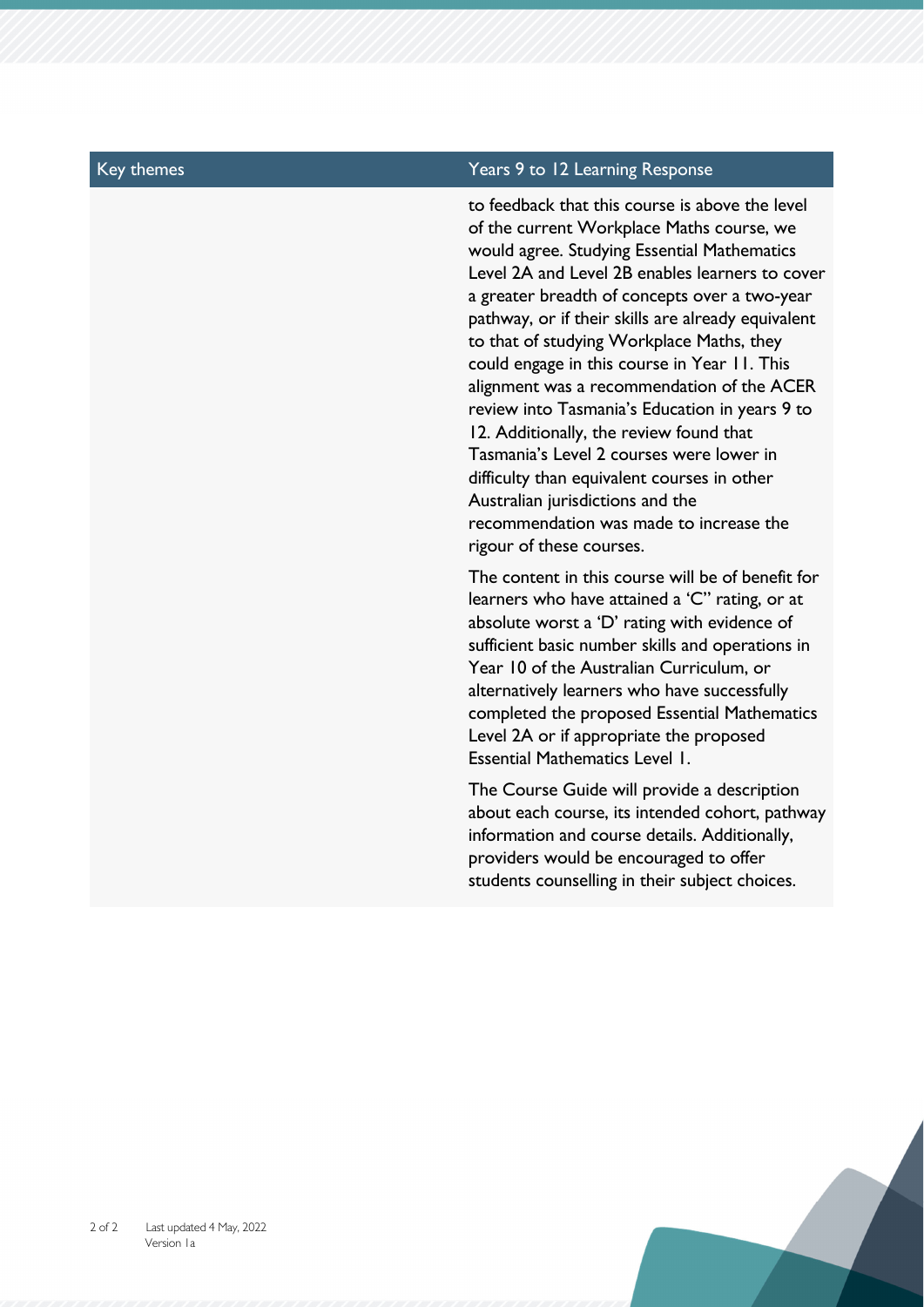# Work Requirements

### Summary of feedback regarding implementation of course in relation to Work **Requirements**

| Key themes                                                                                                                                                                                                                                                                                                                                                                                                                                                                                   | Years 9 to 12 Learning Response                                                                                                                                                                                                                                                                                                                                                                                                                                                                                                                                                                                                                                                                  |
|----------------------------------------------------------------------------------------------------------------------------------------------------------------------------------------------------------------------------------------------------------------------------------------------------------------------------------------------------------------------------------------------------------------------------------------------------------------------------------------------|--------------------------------------------------------------------------------------------------------------------------------------------------------------------------------------------------------------------------------------------------------------------------------------------------------------------------------------------------------------------------------------------------------------------------------------------------------------------------------------------------------------------------------------------------------------------------------------------------------------------------------------------------------------------------------------------------|
| One respondent stated the work requirements<br>seem reasonable and achievable for students<br>and another respondent provided no feedback<br>on work requirements which can be taken to<br>assume that they didn't see any issues with the<br>proposed work requirements.<br>Another respondent queried what is meant by a<br>'connected series of short responses'. They also<br>wondered whether 'at teacher discretion' and<br>'at provider discretion' could be used<br>interchangeably. | The work requirements of a course are<br>designed to provide opportunities for students<br>to demonstrate achievement of the learning<br>outcomes through a mix of assessment types.<br>Within the policy outlined by the Office of<br>TASC it is clear that teachers may choose to<br>set additional assessment items, providing<br>greater opportunities for students to engage in<br>learning and demonstrate their knowledge and<br>skills. It is also outlined that ultimately a teacher<br>will determine the appropriate rating for the<br>relevant criteria by considering, on balance,<br>evidence of achievement from completed<br>assessment tasks, work requirement or<br>otherwise. |
|                                                                                                                                                                                                                                                                                                                                                                                                                                                                                              | The work requirements in this course are<br>designed to enable as much agency as possible<br>for teachers. A connected series of short<br>responses is designed to enable engagement<br>with concepts throughout the module. These<br>could be frequent but short opportunities to<br>demonstrate achievement such as engaging with<br>individual items at a time when learners have<br>engaged a new concept or could be done in less<br>frequent, larger assessments such as an end of<br>topic assignment that connects multiple items.<br>Teachers will be best placed to determine the                                                                                                      |

in their class.

assessment schedule and processes for learners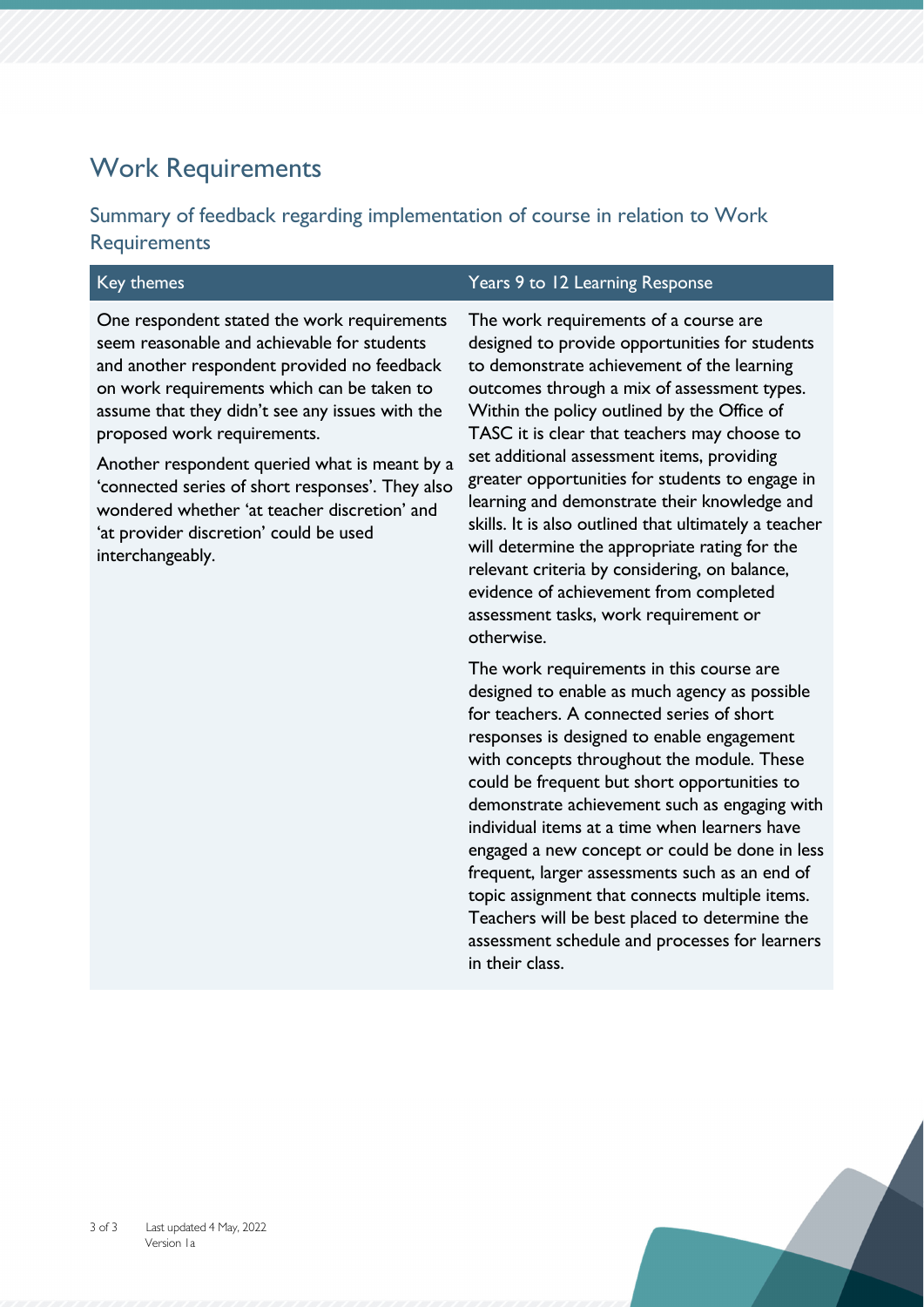# Support for Implementation

#### Summary of feedback regarding support desired for implementation and delivery

| Key themes                                                                                                                                                                                                                                                                                                                                                                                                                                                                                                 | Years 9 to 12 Learning Response                                                                                                                                                                                                                                                                                                                                                                                                                                                                                                                          |
|------------------------------------------------------------------------------------------------------------------------------------------------------------------------------------------------------------------------------------------------------------------------------------------------------------------------------------------------------------------------------------------------------------------------------------------------------------------------------------------------------------|----------------------------------------------------------------------------------------------------------------------------------------------------------------------------------------------------------------------------------------------------------------------------------------------------------------------------------------------------------------------------------------------------------------------------------------------------------------------------------------------------------------------------------------------------------|
| One respondent stated they would like to see<br>schools or students choose their own Essential<br>Level 2 course by choosing Module A, B and C<br>from either course (e.g. must choose a finance<br>module, a statistics module and a measurement<br>module) from the two available.                                                                                                                                                                                                                       | There is potentially great merit in enabling<br>students to create their own course based upon<br>selection of modules from Essential<br>Mathematics Level 2A and Level 2B according<br>to interest, need and pathway. At this point in<br>time there is no option for this to occur,<br>however, policy regarding modularisation and<br>micro credentialing is still under development/<br>consideration. This feedback has been referred<br>more broadly to Years 9 to 12 Learning, who<br>are exploring how modularisation could benefit<br>learners. |
| Another respondent stated they would like to<br>see the development of some examples of<br>satisfactory tasks which would mee the work<br>requirements listed.<br>A respondent suggested that class activities/<br>booklets, along with CANVAS materials,<br>detailed assessment activities should be included<br>to support implementation. They also asked for<br>facilitation of providers to work together to<br>help create learning and assessment resources<br>through time and shared Teams sites. | A set of baseline resources, including a sample<br>scope and sequence, a curriculum<br>implementation guide and example learning<br>activities will be developed and made available<br>prior to implementation in 2023.<br>Additionally, communities of practice through<br>Microsoft Teams will provide opportunities for<br>teachers to collaborate with one another, share<br>ideas and resources and build collective<br>understanding and expertise in the delivery of<br>the course.                                                               |

# Further Feedback and General Comments

### Summary of other feedback

| Key themes                                                                                                                                                                                        | Years 9 to 12 Learning Response                                                        |
|---------------------------------------------------------------------------------------------------------------------------------------------------------------------------------------------------|----------------------------------------------------------------------------------------|
| One respondent asked for Professional Learning The criteria have been written in alignment with<br>on assessing tasks against some of the newly<br>developed criteria and standards (C2, 4 and 5) | the Learning outcomes and achievement<br>standards of the Essential Mathematics Senior |